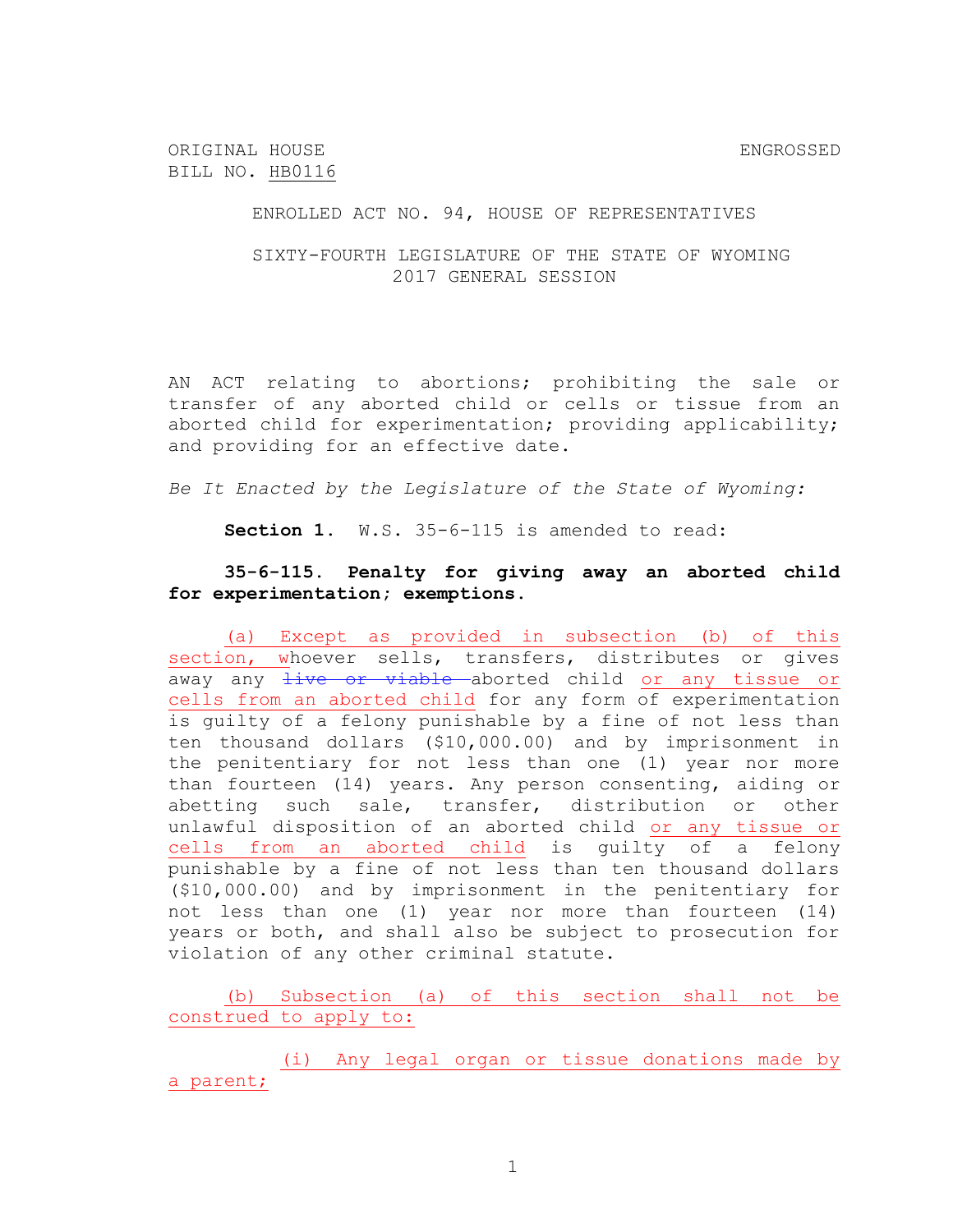ORIGINAL HOUSE ENGROSSED BILL NO. HB0116

ENROLLED ACT NO. 94, HOUSE OF REPRESENTATIVES

SIXTY-FOURTH LEGISLATURE OF THE STATE OF WYOMING 2017 GENERAL SESSION

(ii) A child or any tissues or cells from a miscarriage or produced by any medical procedure following a miscarriage, or any other medical condition which is not an abortion;

(iii) The use or transfer of tissue or cells from an aborted child, embryo or fetus for medical examination and testing to:

(A) Identify, confirm or deny any medical condition which lead to or influenced the decision to terminate the pregnancy;

(B) Obtain information relating to future medical treatment or counseling of parents, siblings or other blood relatives of the aborted child, embryo or fetus; or

(C) Comply with hospital quality control regulations.